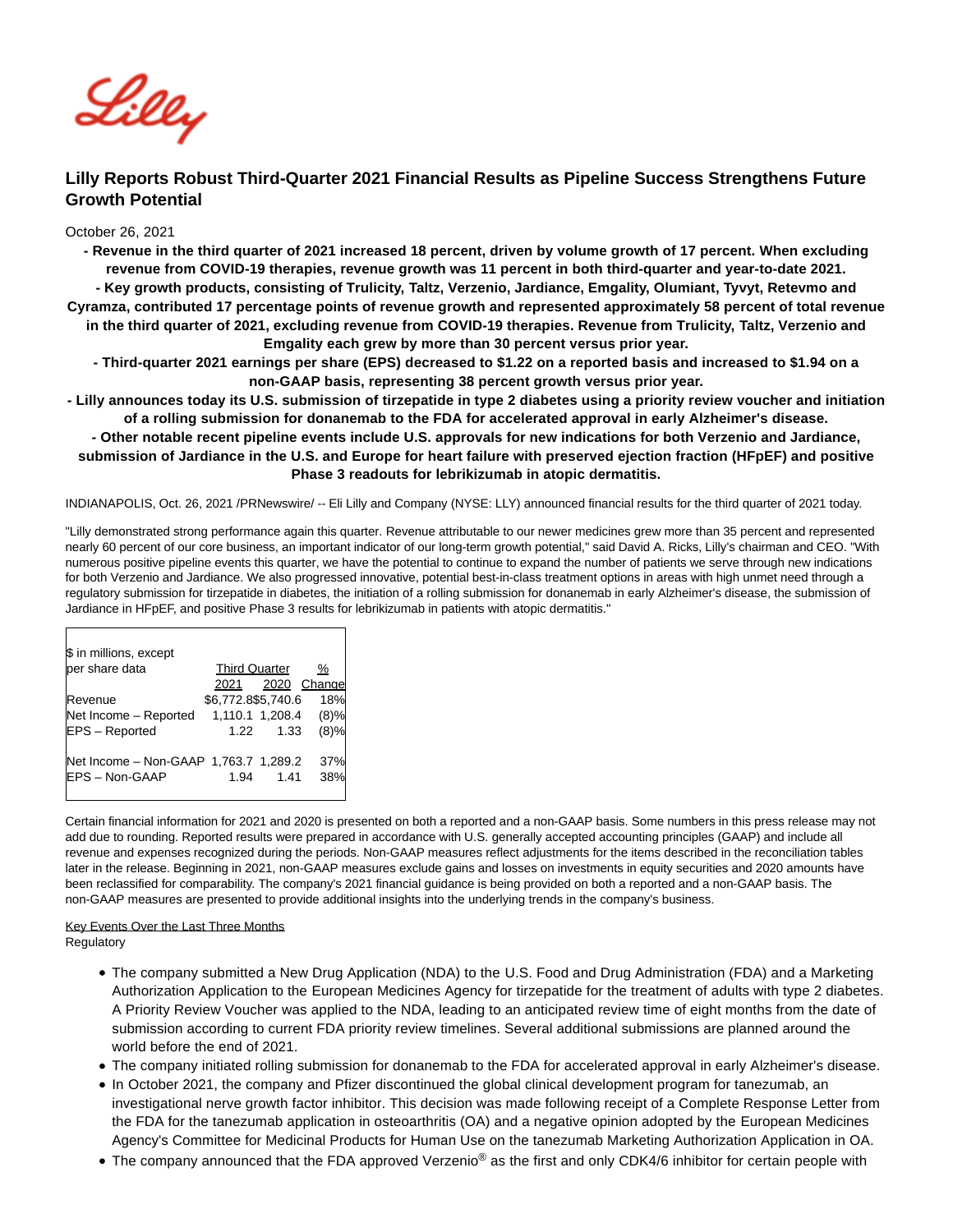HR+ HER2- high risk early breast cancer.

- The company announced that the FDA approved a new indication for Erbitux<sup>®</sup> in combination with Braftovi<sup>®</sup> for the treatment of certain adult patients with metastatic colorectal cancer with a BRAF V600E mutation.
- The FDA expanded the Emergency Use Authorization for bamlanivimab and etesevimab administered together to include post-exposure prophylaxis in certain individuals for the prevention of SARS-CoV-2 infection.
- The FDA granted Breakthrough Therapy designation for Jardiance® as an investigational treatment for adults with HFpEF, the company and Boehringer Ingelheim announced. The companies submitted Jardiance for regulatory approval in this indication to the FDA and in Europe.
- Jardiance was approved by the FDA to reduce the risk of cardiovascular death plus hospitalization for heart failure in adults with heart failure with reduced ejection fraction (HFrEF), the company and Boehringer Ingelheim announced.
- The FDA approved an expanded label for the company's rapid-acting insulin, Lyumjev<sup>®</sup>, indicated to improve glycemic control in adults with type 1 and type 2 diabetes, to include administration via continuous subcutaneous insulin infusion with an insulin pump.

## Clinical

- The company announced plans to conduct TRAILBLAZER-ALZ 4, a Phase 3 head-to-head clinical trial comparing donanemab to aducanumab to assess superiority of brain amyloid plaque clearance in early symptomatic Alzheimer's disease. Enrollment is expected to begin this year.
- The company announced that in two Phase 3 trials lebrikizumab led to significant improvements at 16 weeks with at least 75 percent skin clearance in more than half of people with moderate-to-severe atopic dermatitis, and key secondary endpoints were achieved, including early onset in skin clearance and itch relief, improvement in interference of itch on sleep and quality of life.

## Business Development/Other Developments

- The Office of the Assistant Secretary for Preparedness and Response, alongside the FDA, resumed the shipment and distribution of bamlanivimab and etesevimab administered together.
- The company announced an additional purchase by the U.S. government for its neutralizing antibody therapies authorized for emergency use as a treatment for COVID-19. As part of the agreement, the company will supply 388,000 doses of etesevimab to complement doses of bamlanivimab previously purchased by the U.S. government, with approximately 250,000 doses shipped in the third-quarter of 2021 and the remaining to be shipped in fourth-quarter 2021.
- The company announced a Joint Procurement Agreement with the European Commission to supply up to 220,000 doses of bamlanivimab and etesevimab for the treatment of COVID-19. This agreement helps to provide access to these COVID-19 antibodies by enabling participating countries in the European Union and European Economic Area to purchase the products directly from Lilly, following national approval for emergency use, or marketing authorization at the EU level.
- The company announced it will lower the list price of Insulin Lispro Injection in the U.S. by an additional 40 percent effective Jan. 1, 2022, bringing the list price down to 2008 levels.
- The company issued its first sustainability bond, for 600.0 million euros in aggregate principal amount. The bond proceeds will be allocated toward environmental projects including pollution prevention, energy efficiency and renewable energy; as well as social projects to increase access to essential services and socioeconomic advancement and empowerment.
- The company and Lycia Therapeutics, Inc. announced a multi-year research collaboration and licensing agreement focused on the discovery, development and commercialization of novel targeted therapeutics using Lycia's proprietary lysosomal targeting chimera protein degradation technology.

## Third-Quarter Reported Results

In the third quarter of 2021, worldwide revenue was \$6.773 billion, an increase of 18 percent compared with the third quarter of 2020, driven by a 17 percent increase in volume and a 1 percent increase due to the favorable impact of foreign exchange rates, with net realized prices remaining essentially flat. Key growth products, consisting of Trulicity®, Taltz®, Verzenio, Jardiance, Emgality®, Olumiant®, Tyvyt®, Retevmo® and Cyramza®, contributed 17 percentage points of revenue growth and represented approximately 58 percent of total revenue for the third quarter of 2021, excluding COVID-19 therapies. The company recognized worldwide revenue of \$423.5 million for COVID-19 therapies during the quarter.

Revenue in the U.S. increased 26 percent, to \$3.990 billion, driven by a 22 percent increase in volume and a 4 percent increase due to higher realized prices. The company recognized U.S. revenue of \$392.9 million in the third quarter of 2021 for COVID-19 therapies. Excluding that revenue, revenue in the U.S. increased by 14 percent. The increase in U.S. volume was driven by certain key growth products, including Trulicity, Olumiant, Taltz, Jardiance, Verzenio, Retevmo and Emgality. Higher realized prices in the U.S. during the third quarter of 2021 were driven by lower utilization in the 340B segment, unfavorable changes to estimates for rebates and discounts for Trulicity in the third quarter of 2020, and modest list price increases, partially offset by increased rebates to maintain access for products across the business.

Revenue outside the U.S. increased 8 percent, to \$2.783 billion, driven by an 11 percent increase in volume and a 1 percent increase due to the favorable impact of foreign exchange rates, partially offset by a 4 percent decrease due to lower realized prices. The increase in volume outside the U.S. was primarily driven by increased volume for all key growth products.

Gross margin increased 21 percent, to \$5.342 billion, in the third quarter of 2021 compared with the third quarter of 2020. Gross margin as a percent of revenue was 78.9 percent, an increase of 2.0 percentage points compared to the third quarter of 2020. The increase in gross margin percent was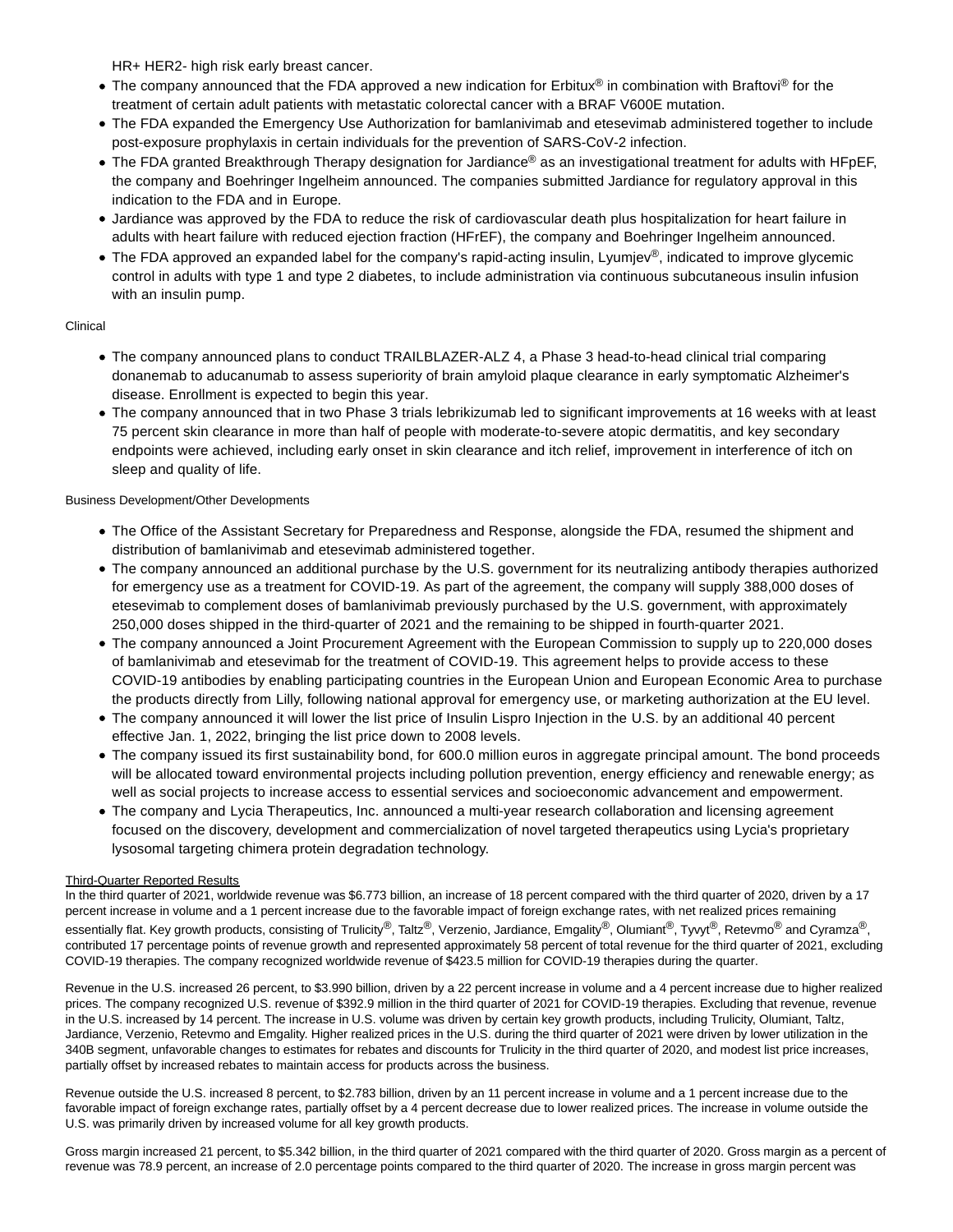primarily due to favorable product mix and favorable effect of foreign exchange rates on international inventories sold.

Total operating expenses in the third quarter of 2021, defined as the sum of research and development and marketing, selling, and administrative expenses, increased 8 percent to \$3.287 billion compared with the third quarter of 2020. Research and development expenses increased 17 percent to \$1.709 billion, or 25.2 percent of revenue, driven primarily by higher development expenses for late-stage assets. Research and development expenses for COVID-19 therapies were approximately \$50 million in the third quarter of 2021. Marketing, selling and administrative expenses increased 1 percent to \$1.578 billion.

In the third quarter of 2021, the company recognized acquired in-process research and development charges of \$174.0 million related to business development transactions with Protomer Technologies Inc., Kumquat Biosciences Inc., Lycia Therapeutics, Inc., and ProQR Therapeutics N.V. There were no acquired in-process research and development charges recognized in the third quarter of 2020.

There were no asset impairment, restructuring and other special charges recognized in the third quarter of 2021. In the third quarter of 2020, the company recognized asset impairment, restructuring and other special charges of \$101.4 million. These charges were primarily related to severance costs incurred related to restructuring.

Operating income in the third quarter of 2021 was \$1.881 billion, compared to \$1.278 billion in the third quarter of 2020. The increase in operating income was driven by higher revenue and, to a lesser extent, lower asset impairment, restructuring and other special charges, partially offset by higher research and development expenses and acquired in-process research and development charges. Operating margin, defined as operating income as a percent of revenue, was 27.8 percent.

Other income (expense) was expense of \$635.9 million in the third quarter of 2021, compared with income of \$158.9 million in the third quarter of 2020. The reduction in other income (expense) was primarily driven by a charge of \$405.2 million related to the repurchase of higher-cost debt and unfavorable mark-to-market adjustments on investments in equity securities in the third quarter of 2021 compared to favorable mark-to-market adjustments on investments in equity securities in the third quarter of 2020.

The effective tax rate was 10.9 percent in the third quarter of 2021, compared with 15.9 percent in the third quarter of 2020. The lower effective tax rate in the third quarter of 2021 compared to the same period in 2020 was primarily due to the income tax impact of the charge related to repurchase of higher-cost debt and the unfavorable mark-to-market adjustments on investments in equity securities, partially offset by a lower net discrete tax benefit compared to the same period in 2020.

In the third quarter of 2021, net income and EPS were \$1.110 billion and \$1.22, respectively, compared with net income of \$1.208 billion and EPS of \$1.33 in the third quarter of 2020. Net income and EPS in the third quarter of 2021 decreased compared to the same period in 2020 as higher operating income and lower income tax expense were more than offset by a reduction in other income (expense) in 2021.

## Third-Quarter Non-GAAP Measures

On a non-GAAP basis, third-quarter 2021 gross margin increased 18 percent, to \$5.351 billion compared with the third quarter of 2020. Gross margin as a percent of revenue was 79.0 percent, a decrease of 0.1 percentage points, driven by favorable product mix (excluding COVID-19 therapies) and favorable effect of foreign exchange rates on international inventories sold, more than offset by lower gross margin on COVID-19 therapies.

Operating income on a non-GAAP basis increased \$558.0 million, or 37 percent, to \$2.064 billion in the third quarter of 2021 compared with the third quarter of 2020, due to higher gross margin, partially offset by higher research and development expenses. Operating margin was 30.5 percent on a non-GAAP basis.

Other income (expense) was expense of \$7.3 million in the third quarter of 2021, compared with income of \$9.9 million in the third quarter of 2020.

The effective tax rate on a non-GAAP basis was 14.3 percent in the third quarter of 2021, compared with 15.0 percent in the third quarter of 2020. The lower effective tax rate in the third quarter of 2021 was driven by a mix of earnings in lower tax jurisdictions partially offset by a decrease in net discrete tax benefits compared to the same period in 2020.

On a non-GAAP basis, in the third quarter of 2021 net income increased 37 percent, to \$1.764 billion, while EPS increased 38 percent, to \$1.94, compared with \$1.289 billion and \$1.41, respectively, in the third quarter of 2020. The increases in net income and EPS were driven by higher operating income.

For further detail on non-GAAP measures, see the reconciliation below as well as the "Reconciliation of GAAP Reported to Selected Non-GAAP Adjusted Information" table later in this press release.

|                                                                | <b>Third Quarter</b> |         |
|----------------------------------------------------------------|----------------------|---------|
|                                                                | 2021 2020 % Change   |         |
| Earnings per share (reported)                                  | \$1.22\$1.33         | $(8)\%$ |
| Charge related to repurchase of higher-cost debt               | .35                  |         |
| Net losses (gains) on investments in equity securities         | .19(.13)             |         |
| Acquired in-process research and development                   | .16                  |         |
| Amortization of intangible assets                              | .12<br>.11           |         |
| Asset impairment, restructuring and other special charges      | .11                  |         |
| Partial reversal of COVID-19 antibodies inventory charge (.11) |                      |         |
| Earnings per share (non-GAAP)                                  | \$1.94\$1.41         | 38%     |
| Numbers may not add due to rounding.                           |                      |         |
|                                                                |                      |         |

## Year-to-Date Reported Results

For the first nine months of 2021, worldwide revenue increased 19 percent to \$20.319 billion, compared with \$17.100 billion in the same period in 2020. The increase in revenue was driven by a 19 percent increase in volume and a 2 percent increase due to the favorable impact of foreign exchange rates, partially offset by a 2 percent decrease due to lower realized prices. Excluding \$1.425 billion of revenue from COVID-19 therapies, worldwide revenue grew by 11 percent. For the first nine months of 2021, operating income was \$4.440 billion, an increase of 9 percent compared with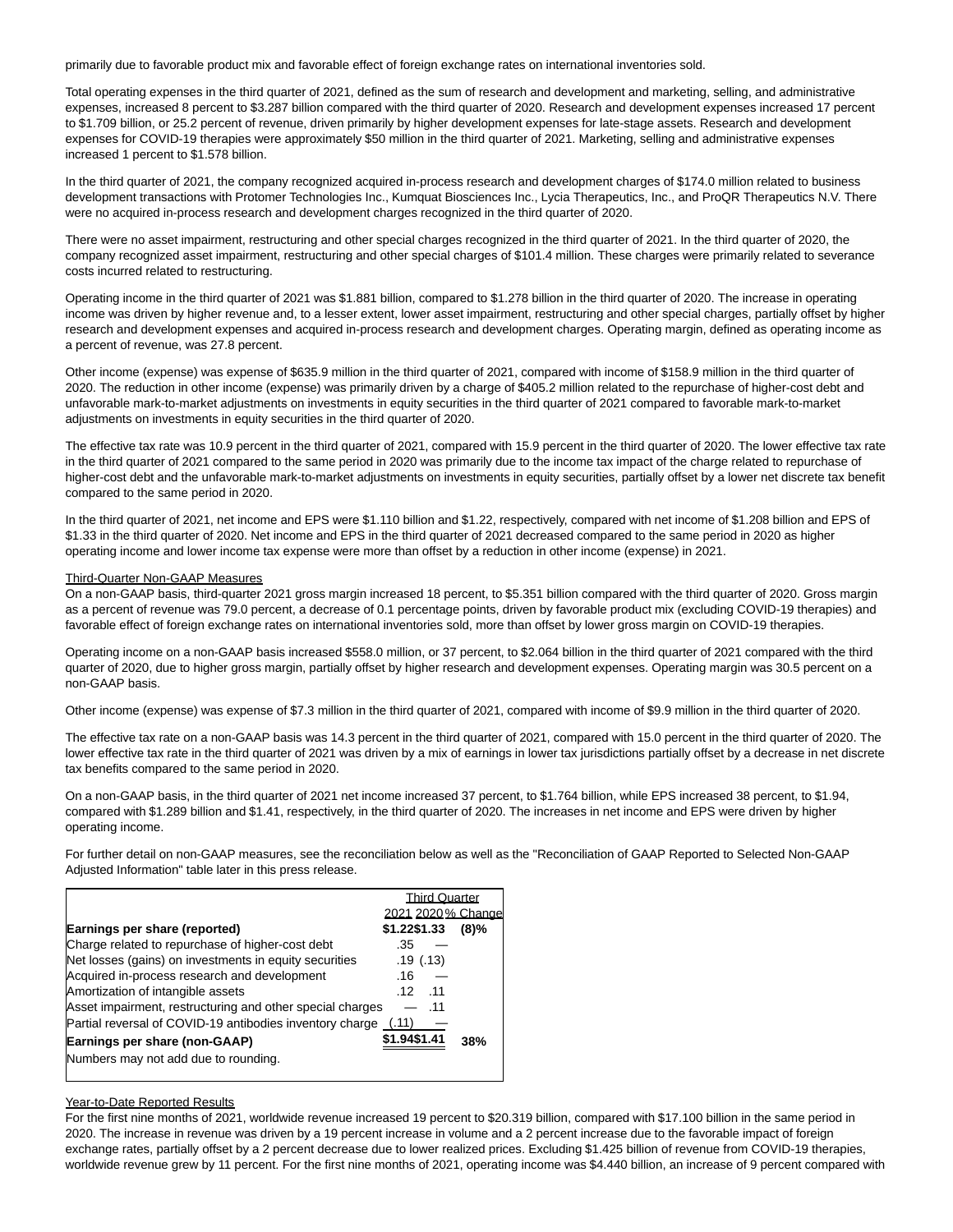\$4.066 billion in the same period of 2020. Reported net income and EPS for the first nine months of 2021 were \$3.856 billion and \$4.23, respectively, compared with \$4.077 billion and \$4.47, respectively, for the same period of 2020. The decreases in net income and EPS in the first nine months of 2021 were driven by lower other income (expense), partially offset by higher operating income and lower income taxes.

### Year-to-Date Non-GAAP Measures

For the first nine months of 2021, operating income was \$5.921 billion on a non-GAAP basis, an increase of 23 percent compared with \$4.809 billion in the same period of 2020. Net income and EPS, on a non-GAAP basis, were \$5.169 billion and \$5.67, respectively, compared with \$4.083 billion and \$4.48, respectively, for the same period of 2020.

For further detail on non-GAAP measures, see the reconciliation below as well as the "Reconciliation of GAAP Reported to Selected Non-GAAP Adjusted Information" table later in this press release.

|                                                           |              | Year-to-Date |                    |
|-----------------------------------------------------------|--------------|--------------|--------------------|
|                                                           |              |              | 2021 2020 % Change |
| Earnings per share (reported)                             | \$4.23\$4.47 |              | $(5)$ %            |
| Acquired in-process research and development              | .45          | .30          |                    |
| Charge related to repurchase of higher-cost debt          | .35          |              |                    |
| Amortization of intangible assets                         | .34          | .25          |                    |
| COVID-19 antibodies inventory charges                     | .33          |              |                    |
| Asset impairment, restructuring and other special charges | .19          | .17          |                    |
| Net gains on investments in equity securities             | .22)         | (.71)        |                    |
| Earnings per share (non-GAAP)                             | \$5.67\$4.48 |              | 27%                |
| Numbers may not add due to rounding.                      |              |              |                    |

Selected Revenue Highlights

| <b>Selected Revenue Highlights</b> |                                      |            |         |           |            |          |           |  |  |
|------------------------------------|--------------------------------------|------------|---------|-----------|------------|----------|-----------|--|--|
| (Dollars in millions)              | <b>Third Quarter</b><br>Year-to-Date |            |         |           |            |          |           |  |  |
| <b>Selected Products</b>           |                                      | 2021       | 2020    | % Change  | 2021       | 2020     | % Change  |  |  |
| Trulicity                          | \$                                   | 1,600.1 \$ | 1,106.6 | 45%\$     | 4,588.2 \$ | 3,565.7  | 29%       |  |  |
| Humalog <sup>®(a)</sup>            |                                      | 626.7      | 656.9   | (5)%      | 1,851.3    | 1,907.8  | (3)%      |  |  |
| Alimta                             |                                      | 457.0      | 578.0   | (21)%     | 1,626.6    | 1,677.2  | (3)%      |  |  |
| Taltz                              |                                      | 593.1      | 454.5   | 30%       | 1,565.4    | 1,293.2  | 21%       |  |  |
| COVID-19 antibodies <sup>(b)</sup> |                                      | 217.1      |         | <b>NM</b> | 1,176.2    |          | <b>NM</b> |  |  |
| Jardiance <sup>(c)</sup>           |                                      | 390.4      | 310.8   | 26%       | 1,058.9    | 840.3    | 26%       |  |  |
| Verzenio                           |                                      | 335.5      | 234.4   | 43%       | 945.8      | 631.1    | 50%       |  |  |
| Humulin <sup>®</sup>               |                                      | 286.7      | 305.9   | $(6)$ %   | 923.8      | 935.2    | (1)%      |  |  |
| Olumiant <sup>(d)</sup>            |                                      | 406.9      | 162.0   | ΝM        | 809.1      | 446.7    | 81%       |  |  |
| Cyramza                            |                                      | 253.4      | 252.7   | 0%        | 762.5      | 748.4    | 2%        |  |  |
| Basaglar <sup>®</sup>              |                                      | 192.8      | 248.2   | (22)%     | 650.1      | 842.3    | (23)%     |  |  |
| Forteo <sup>®</sup>                |                                      | 200.9      | 266.9   | (25)%     | 617.8      | 791.9    | (22)%     |  |  |
| Emgality                           |                                      | 140.0      | 91.5    | 53%       | 415.7      | 252.9    | 64%       |  |  |
| Tyvyt                              |                                      | 125.6      | 84.4    | 49%       | 340.2      | 205.9    | 65%       |  |  |
| Retevmo                            |                                      | 33.6       | 11.6    | <b>NM</b> | 76.1       | 17.9     | <b>NM</b> |  |  |
| <b>Total Revenue</b>               |                                      | 6,772.8    | 5,740.6 | 18%       | 20,318.5   | 17,099.8 | 19%       |  |  |

(a) Humalog includes Insulin Lispro

(b) COVID-19 antibodies include sales for bamlanivimab administered alone as well as sales for bamlanivimab and etesevimab administered together and were made pursuant to Emergency Use Authorizations (EUA)

<sup>(c)</sup> Jardiance includes Glyxambi<sup>®</sup>, Synjardy®, and Trijardy<sup>®</sup> XR

 $\left<$ <sup>(d)</sup> Olumiant includes sales of baricitinib that were made pursuant to EUA

# NM – not meaningful

# **Trulicity**

Third-quarter 2021 worldwide Trulicity revenue was \$1.600 billion, an increase of 45 percent compared with the third quarter of 2020. U.S. revenue increased 52 percent, to \$1.201 billion, driven by increased demand and, to a lesser extent, higher realized prices due to segment mix, including lower utilization in the 340B program, unfavorable changes to estimates for rebates and discounts in the same period of 2020, and modest list price increases, which were partially offset by increased rebates to maintain access. Revenue outside the U.S. was \$398.8 million, an increase of 26 percent, driven by increased volume and, to a lesser extent, the favorable impact of foreign exchange rates, partially offset by lower realized prices.

## **Humalog**

For the third quarter of 2021, worldwide Humalog revenue decreased 5 percent compared with the third quarter of 2020, to \$626.7 million. Revenue in the U.S. decreased 11 percent, to \$347.3 million, driven by lower realized prices. Revenue outside the U.S. increased 5 percent, to \$279.4 million, driven by the favorable impact of foreign exchange rates and increased volume, partially offset by lower realized prices.

## Alimta

For the third quarter of 2021, worldwide Alimta revenue decreased 21 percent compared with the third quarter of 2020, to \$457.0 million. U.S. revenue increased 2 percent, to \$297.2 million, primarily driven by higher realized prices, partially offset by decreased demand and customer buying patterns. Revenue outside the U.S. decreased 44 percent to \$159.8 million, primarily driven by decreased volume due to entry of generic competition and, to a lesser extent, lower realized prices.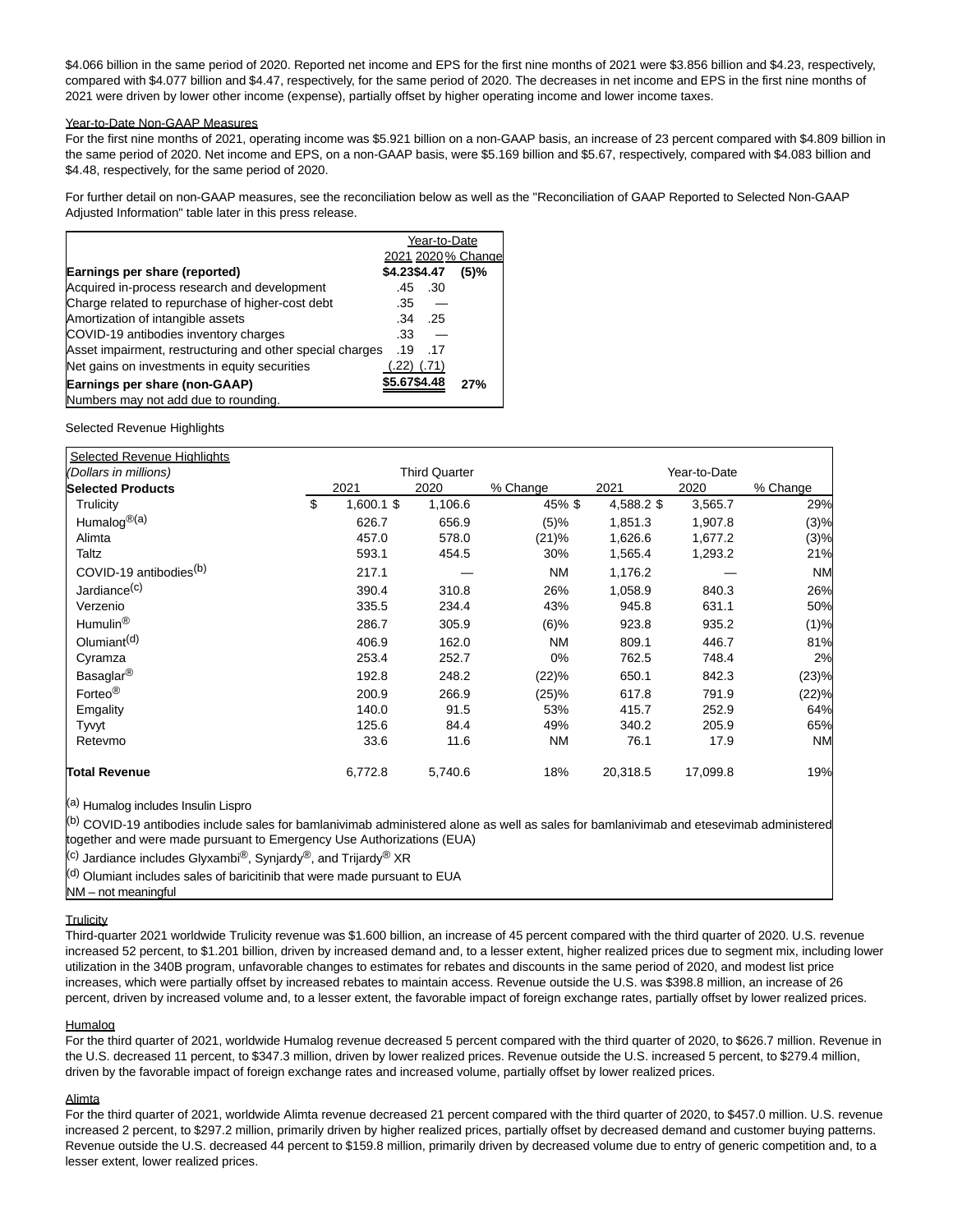The company expects continued volume decline for Alimta as a result of the entry of generic competition due to the loss of patent exclusivity in Japan and major European markets. The company expects generic entrants in the U.S. beginning in the first quarter of 2022.

#### **Taltz**

For the third quarter of 2021, worldwide Taltz revenue increased 30 percent compared with the third quarter of 2020, to \$593.1 million. U.S. revenue increased 29 percent, to \$422.2 million, primarily driven by increased demand, partially offset by lower realized prices. The lower realized prices were driven by increased rebates to gain commercial access and unfavorable segment mix, partially offset by changes to estimates for rebates and discounts. Revenue outside the U.S. increased 33 percent, to \$170.9 million, primarily driven by increased volume, partially offset by lower realized prices.

#### **Jardiance**

The company's worldwide Jardiance revenue during the third quarter of 2021 was \$390.4 million, an increase of 26 percent compared with the third quarter of 2020. U.S. revenue increased 35 percent, to \$221.2 million, primarily driven by increased demand. Revenue outside the U.S. was \$169.2 million, an increase of 15 percent, driven by increased volume partially offset by the unfavorable impact of foreign exchange rates. Jardiance is part of the company's alliance with Boehringer Ingelheim. Lilly reports as revenue royalties received on net sales of Jardiance.

#### Verzenio

For the third quarter of 2021, worldwide Verzenio revenue increased 43 percent compared with the third quarter of 2020, to \$335.5 million. U.S. revenue was \$199.6 million, an increase of 26 percent, driven by increased demand, partially offset by lower realized prices. Revenue outside the U.S. was \$135.9 million, an increase of 80 percent, primarily driven by increased volume.

#### **Humulin**

For the third quarter of 2021, worldwide Humulin revenue decreased 6 percent compared with the third quarter of 2020, to \$286.7 million. U.S. revenue decreased 10 percent, to \$193.4 million, driven by lower realized prices and, to a lesser extent, decreased demand. Revenue outside the U.S. increased 2 percent, to \$93.4 million, due to higher realized prices and, to a lesser extent, the favorable impact of foreign exchange rates, largely offset by decreased volume.

#### **Olumiant**

For the third quarter of 2021, worldwide Olumiant revenue was \$406.9 million, an increase of \$244.9 million compared with the third quarter of 2020. U.S. revenue was \$194.0 million, representing growth of \$179.5 million compared with the third quarter of 2020, driven by utilization for the treatment of hospitalized patients with COVID-19 during the third quarter of 2021. Revenue outside the U.S. was \$212.9 million, an increase of 44 percent, driven by increased volume, partially offset by lower realized prices.

#### Cyramza

For the third quarter of 2021, worldwide Cyramza revenue remained essentially flat compared with the third quarter of 2020, at \$253.4 million. U.S. revenue was \$84.8 million, a decrease of 10 percent, primarily driven by decreased demand, partially offset by higher realized prices. Revenue outside the U.S. was \$168.6 million, an increase of 7 percent, driven by increased volume, partially offset by lower realized prices and the unfavorable impact of foreign exchange rates.

#### **Basaglar**

For the third quarter of 2021, worldwide Basaglar revenue was \$192.8 million, a decrease of 22 percent compared with the third quarter of 2020. U.S. revenue decreased 36 percent, to \$114.7 million, driven by continued competitive pressures that resulted in lower realized prices and, to a lesser extent, decreased demand. Due to competitive pressures, continued price decline and loss of market share over time is expected. Revenue outside the U.S. increased 12 percent, to \$78.1 million, driven by increased volume. Basaglar is part of the company's alliance with Boehringer Ingelheim. Lilly reports as cost of sales payments made to Boehringer Ingelheim for royalties.

#### Forteo

For the third quarter of 2021, worldwide Forteo revenue decreased 25 percent compared with the third quarter of 2020, to \$200.9 million. U.S. revenue decreased 24 percent, to \$109.6 million, driven by decreased demand and, to a lesser extent, lower realized prices. Revenue outside the U.S. decreased 25 percent to \$91.3 million, primarily driven by decreased volume.

The company expects further volume declines for Forteo as a result of the entry of generic and biosimilar competition due to the loss of patent exclusivity in the U.S., Japan and major European markets.

#### **Emgality**

For the third quarter of 2021, Emgality generated worldwide revenue of \$140.0 million, an increase of 53 percent compared with the third quarter of 2020. U.S. revenue was \$99.9 million, an increase of 23 percent, driven by increased demand and higher realized prices. Revenue outside the U.S. was \$40.1 million, an increase of \$30.0 million compared with the third quarter of 2020, driven by increased demand.

#### **Tyvvt**

For the third quarter of 2021, the company's Tyvyt revenue in China was \$125.6 million, an increase of 49 percent compared with the third quarter of 2020, driven primarily by increased demand.

Tyvyt is part of the company's alliance with Innovent. Lilly reports total sales of Tyvyt made by Lilly as revenue, with payments made to Innovent for its portion of the gross margin reported as cost of sales. Lilly also reports as revenue a portion of the gross margin for Tyvyt sales made by Innovent.

#### Retevmo

For the third quarter of 2021, Retevmo generated U.S. revenue of \$29.2 million compared to revenue of \$22.5 million in the second quarter of 2021. Retevmo launched outside the U.S. during the second quarter of 2021 and generated revenue of \$4.4 million in the third quarter of 2021.

#### 2021 Financial Guidance

The company has updated certain elements of its 2021 financial guidance on both a reported and non-GAAP basis. Earnings per share for 2021 are now expected to be in the range of \$6.38 to \$6.48 on a reported basis and \$7.95 to \$8.05 on a non-GAAP basis. The update to the company's 2021 financial guidance reflects adjustments shown in the reconciliation table below.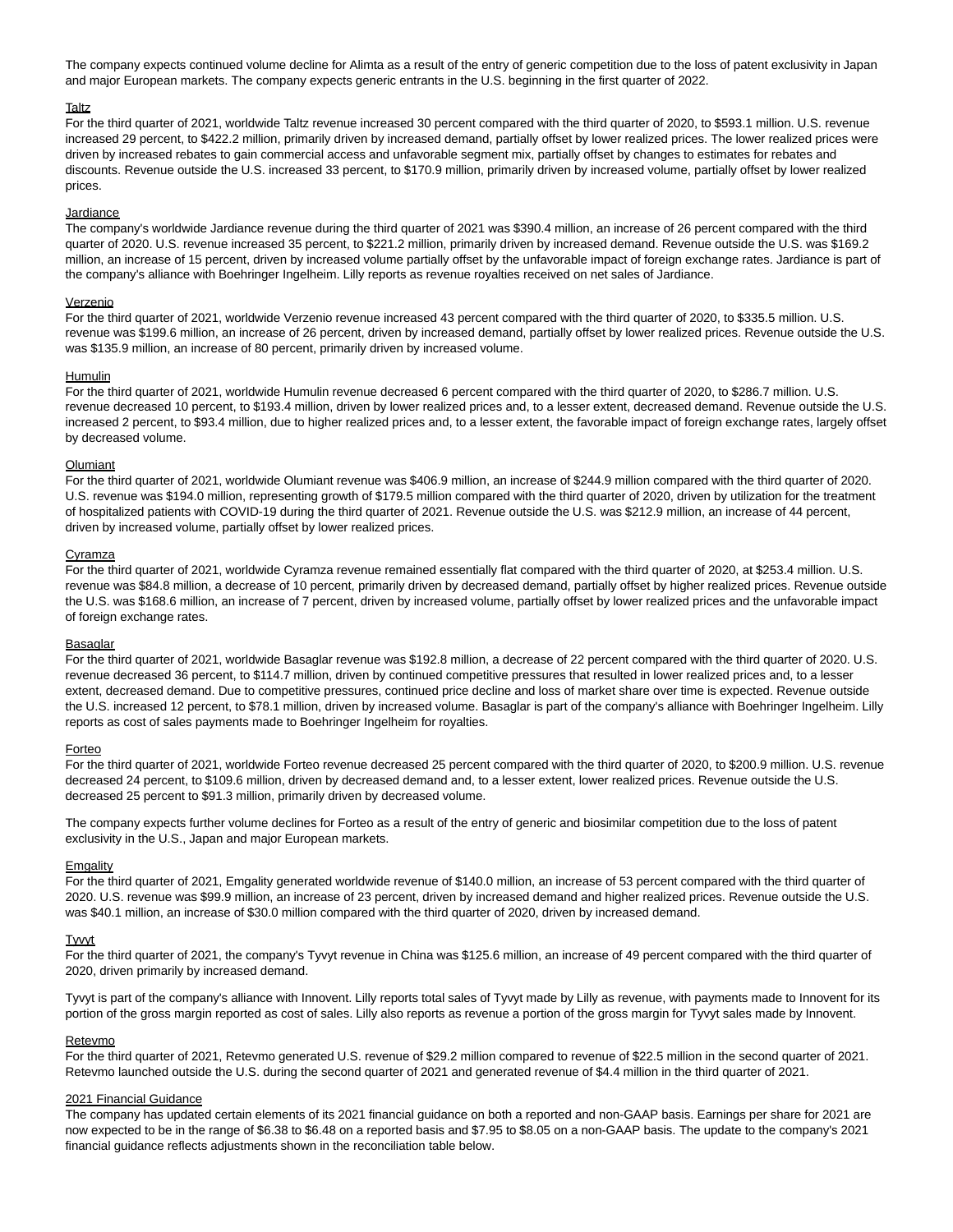|                                                                      | 2021                          | % Change vs |
|----------------------------------------------------------------------|-------------------------------|-------------|
|                                                                      | <b>Expectations</b>           | 2020        |
| Earnings per share (reported)                                        | \$6.38 to \$6.48 (6)% to (5)% |             |
| Amortization of intangible assets                                    | .47                           |             |
| Acquired IPR&D <sup>(a)</sup>                                        | .45                           |             |
| Charge related to repurchase of higher-cost debt                     | .35                           |             |
| COVID-19 antibodies inventory charges                                | .33                           |             |
| Asset impairment, restructuring and other special charges            | .19                           |             |
| Net gains on investments in equity securities                        | .22)                          |             |
| Earnings per share (non-GAAP)                                        | \$7.95 to \$8.05 17% to 19%   |             |
| Numbers may not add due to rounding                                  |                               |             |
| (a) includes costs related to business development transactions with |                               |             |
| Rigel Pharmaceuticals, Inc., Precision Biosciences, Inc., Protomer   |                               |             |
| Technologies Inc., Kumquat Biosciences Inc., Merus N.V., Lycia       |                               |             |
| Therapeutics Inc., ProQR Therapeutics N.V., MiNA Therapeutics        |                               |             |
| Limited, and Asahi Kasei Pharma Corporation.                         |                               |             |

The company now anticipates 2021 revenue to be between \$27.2 billion and \$27.6 billion. This increase reflects additional revenue from COVID-19 antibodies and the underlying core business. Estimated revenue from COVID-19 antibodies is now expected to be approximately \$1.3 billion.

Other income (expense) for 2021 is now expected to be expense in the range of \$250 million to \$150 million on a reported basis and is still expected to be expense in the range of \$100 million to \$0 on a non-GAAP basis. The company's updated reported guidance reflects the impact of the charge associated with the repurchase of higher-cost debt and unfavorable mark-to-market adjustments on investments in equity securities in the third quarter of 2021.

The 2021 effective tax rate is now expected to be approximately 11 percent on a reported basis, reflecting primarily the tax impacts of the charges related to repurchase of higher-cost debt and acquired IPR&D, as well as unfavorable mark-to-market adjustments on investments in equity securities in the third quarter of 2021. The 2021 effective tax rate is still expected to be approximately 13 percent on a non-GAAP basis.

The following table summarizes the company's 2021 financial guidance:

|                                                                                         | 2021 Guidance          |                                                   |  |  |  |  |  |
|-----------------------------------------------------------------------------------------|------------------------|---------------------------------------------------|--|--|--|--|--|
|                                                                                         | Prior                  | Updated                                           |  |  |  |  |  |
| Revenue                                                                                 |                        | \$26.8 to \$27.4 billion \$27.2 to \$27.6 billion |  |  |  |  |  |
| Gross Margin % of Revenue (reported)                                                    | Approx. 75%            | Unchanged                                         |  |  |  |  |  |
| Gross Margin % of Revenue (non-GAAP)                                                    | Approx. 79%            | Unchanged                                         |  |  |  |  |  |
| Marketing, Selling & Administrative                                                     | \$6.2 to \$6.4 billion | Unchanged                                         |  |  |  |  |  |
| Research & Development                                                                  | \$6.9 to \$7.1 billion | Unchanged                                         |  |  |  |  |  |
| Other Income/(Expense) (reported)                                                       |                        | \$375 to \$475 million \$(250) to \$(150) million |  |  |  |  |  |
| Other Income/(Expense) (non-GAAP)                                                       | \$(100) million to \$0 | Unchanged                                         |  |  |  |  |  |
| Tax Rate (reported)                                                                     | Approx. 12%            | Approx. 11%                                       |  |  |  |  |  |
| Tax Rate (non-GAAP)                                                                     | Approx. 13%            | Unchanged                                         |  |  |  |  |  |
| Earnings per Share (reported)                                                           | \$6.73 to \$6.93       | \$6.38 to \$6.48                                  |  |  |  |  |  |
| Earnings per Share (non-GAAP)                                                           | \$7.80 to \$8.00       | \$7.95 to \$8.05                                  |  |  |  |  |  |
| Operating Margin (reported)                                                             | Approx. 24%            | Unchanged                                         |  |  |  |  |  |
| Operating Margin (non-GAAP)                                                             | Approx. 30%            | Unchanged                                         |  |  |  |  |  |
| Non-GAAP guidance reflects adjustments presented in the earnings per share table above. |                        |                                                   |  |  |  |  |  |

#### **Webcast of Conference Call**

As previously announced, investors and the general public can access a live webcast of the third-quarter 2021 financial results conference call through a link on Lilly's website a[t www.lilly.com.](https://c212.net/c/link/?t=0&l=en&o=3335142-1&h=2329915853&u=http%3A%2F%2Fwww.lilly.com%2F&a=www.lilly.com) The conference call will begin at 9 a.m. Eastern time today and will be available for replay via the website.

Lilly is a global healthcare leader that unites caring with discovery to create medicines that make life better for people around the world. We were founded more than a century ago by a man committed to creating high-quality medicines that meet real needs, and today we remain true to that mission in all our work. Across the globe, Lilly employees work to discover and bring life-changing medicines to those who need them, improve the understanding and management of disease, and give back to communities through philanthropy and volunteerism. F-LLY

This press release contains management's current intentions and expectations for the future, all of which are forward-looking statements within the meaning of Section 27A of the Securities Act of 1933 and Section 21E of the Securities Exchange Act of 1934. The words "estimate", "project", "intend", "expect", "believe", "target", "anticipate" and similar expressions are intended to identify forward-looking statements. Actual results may differ materially due to various factors. The following include some but not all of the factors that could cause actual results or events to differ materially from those anticipated, including the impact of the evolving COVID-19 pandemic and the global response thereto; uncertainties related to the company's efforts to develop potential treatments for COVID-19; the significant costs and uncertainties in the pharmaceutical research and development process, including with respect to the timing and process of obtaining regulatory approvals; the impact of acquisitions and business development transactions and related integration costs; the expiration of intellectual property protection for certain of the company's products and competition from generic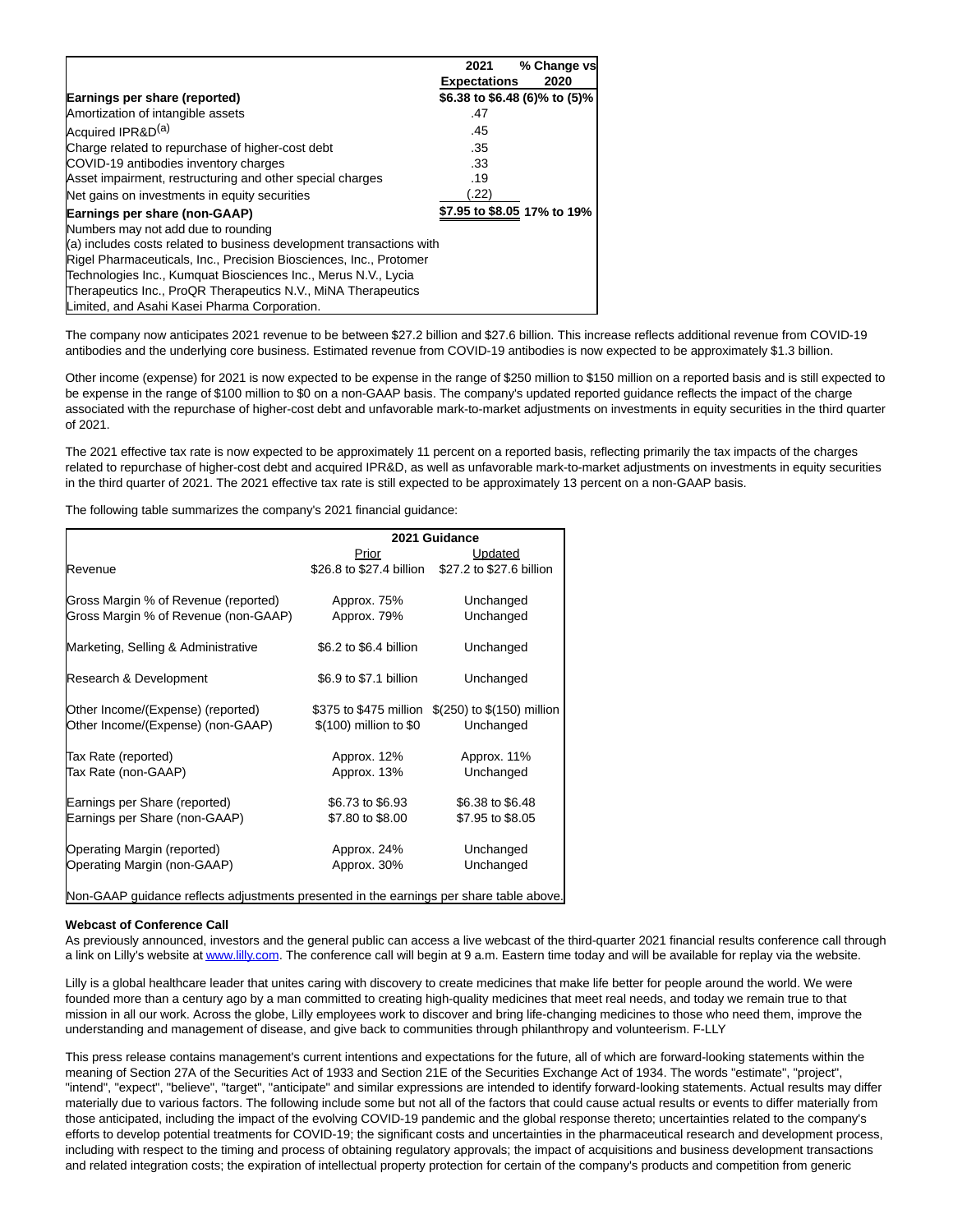and/or biosimilar products; the company's ability to protect and enforce patents and other intellectual property; changes in patent law or regulations related to data package exclusivity; competitive developments affecting current products and the company's pipeline; market uptake of recently launched products; information technology system inadequacies, breaches, or operating failures; unauthorized access, disclosure, misappropriation, or compromise of confidential information or other data stored in the company's IT systems, networks, and facilities, or those of third parties with whom the company shares its data; unexpected safety or efficacy concerns associated with the company's products; litigation, investigations, or other similar proceedings involving past, current, or future products or commercial activities as the company is largely self-insured; issues with product supply and regulatory approvals stemming from manufacturing difficulties or disruptions, including as a result of regulatory actions related to our facilities; reliance on third-party relationships and outsourcing arrangements; regulatory changes or other developments; regulatory actions regarding currently marketed products; continued pricing pressures and the impact of actions of governmental and private payers affecting pricing of, reimbursement for, and access to pharmaceuticals; devaluations in foreign currency exchange rates or changes in interest rates, and inflation; changes in tax law, tax rates, or events that differ from the company's assumptions related to tax positions; asset impairments and restructuring charges; the impact of global macroeconomic conditions and trade disruptions or disputes; changes in accounting and reporting standards promulgated by the Financial Accounting Standards Board and the Securities and Exchange Commission (SEC); and regulatory compliance problems or government investigations. For additional information about the factors that could cause actual results to differ materially from forward-looking statements, please see the company's latest Form 10-K and subsequent Forms 8-K and 10-Q filed with the SEC. You should not place undue reliance on forward-looking statements, which speak only as of the date of this release. Except as is required by law, the company expressly disclaims any obligation to publicly release any revisions to forward-looking statements to reflect events after the date of this release.

Alimta® (pemetrexed disodium, Lilly) Basaglar® (insulin glargine injection, Lilly) Braftovi® (encorafenib, Pfizer) Cialis® (tadalafil, Lilly) Cyramza® (ramucirumab, Lilly) Emgality® (galcanezumab-gnlm, Lilly) Erbitux(R) (cetuximab, Lilly) Forteo® (teriparatide of recombinant DNA origin injection, Lilly) Glyxambi® (empagliflozin/linagliptin, Boehringer Ingelheim) Humalog® (insulin lispro injection of recombinant DNA origin, Lilly) Humulin® (human insulin of recombinant DNA origin, Lilly) Jardiance® (empagliflozin, Boehringer Ingelheim) Olumiant® (baricitinib, Lilly) QBREXZA® (glycopyrronium cloth, Dermira) Retevmo® (selpercatinib, Lilly) Synjardy<sup>®</sup> (empagliflozin/metformin, Boehringer Ingelheim) Taltz® (ixekizumab, Lilly) Trijardy<sup>®</sup> XR (empagliflozin/linagliptin/metformin hydrochloride extended release tablets, Boehringer Ingelheim) Trulicity® (dulaglutide, Lilly) Tyvyt® (sintilimab injection, Lilly) Verzenio® (abemaciclib, Lilly)

Third party trademarks used herein are trademarks of their respective owners.

Eli Lilly and Company Employment Information

September 30, 2021December 31, 2020 Worldwide Employees 34,914 34,960

Eli Lilly and Company Operating Results (Unaudited) – REPORTED

(Dollars in millions, except per share data)

|                                                              |       | Three Months Ended      |         | Nine Months Ended                               |
|--------------------------------------------------------------|-------|-------------------------|---------|-------------------------------------------------|
|                                                              |       | September 30,           |         | September 30,                                   |
|                                                              | 2021  | 2020<br>% Cha.          | 2021    | 2020<br>% Chg.                                  |
| Revenue                                                      |       |                         |         | \$6,772.8\$5,740.6 18% \$20,318.5\$17,099.8 19% |
| Cost of sales                                                |       | 1.430.8 1.326.4<br>- 8% | 5.262.6 | 3.763.5 40%                                     |
| Research and development                                     |       | 1.708.9 1.465.4 17%     | 5.066.5 | 4.247.7 19%                                     |
| Marketing, selling and administrative                        |       | 1.577.9 1.569.1 1%      | 4.839.6 | 4.567.3 6%                                      |
| Acquired in-process research and development                 | 174.0 | $-$ NM                  | 498.3   | 294.1 69%                                       |
| Asset impairment, restructuring and other special<br>charges |       | 101.4(100)%             | 211.6   | 161.3 31%                                       |
| Operating income                                             |       | 1.881.2 1.278.3 47%     | 4.439.9 | 4.065.9<br>9%                                   |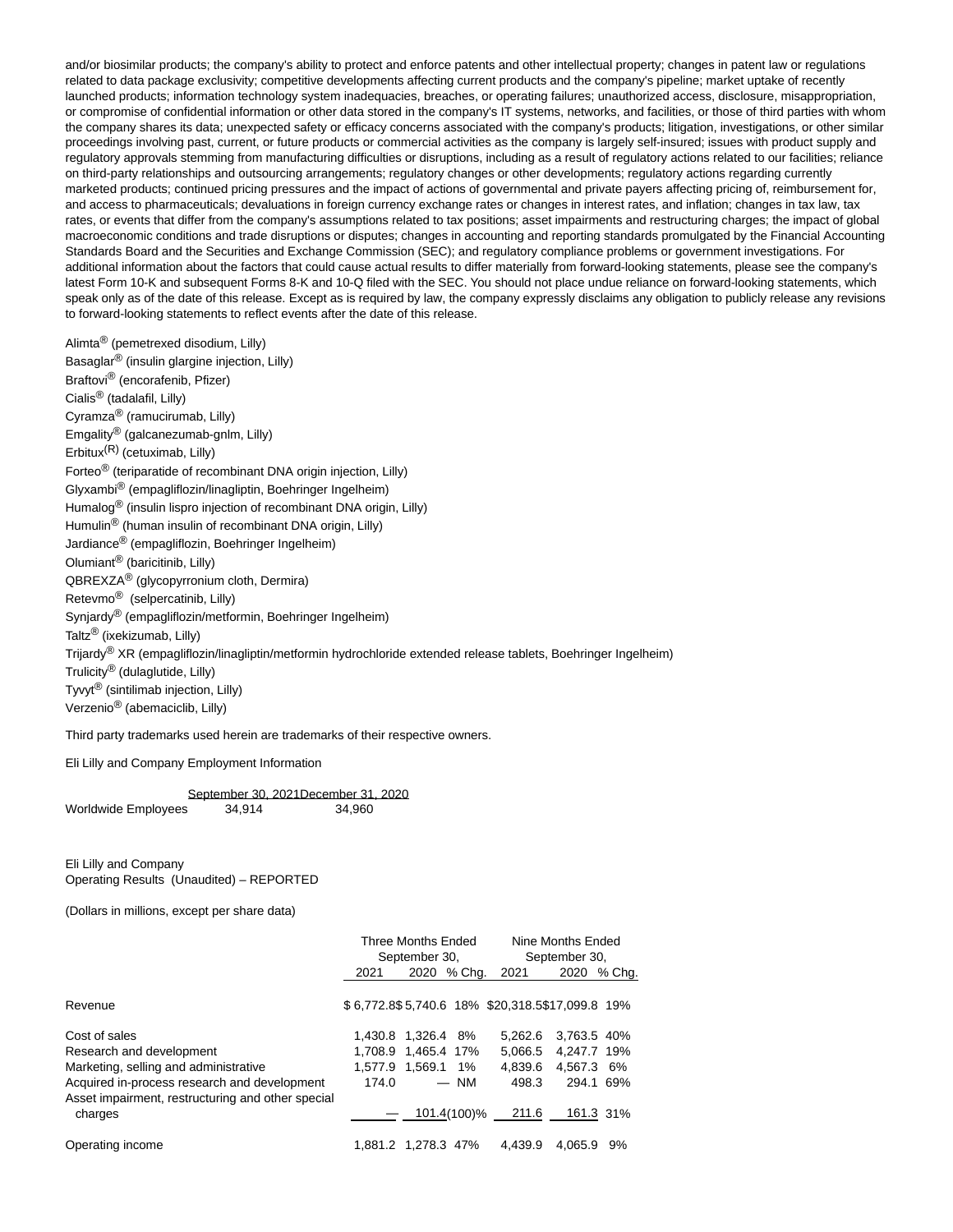| Net interest income (expense)<br>Net other income (expense)<br>Other income (expense) | (76.6)<br>(559.3)<br>(635.9) | (83.8)<br>242.7<br>158.9             | NM | (240.4)<br>116.1<br>(124.3) | (243.2)<br>938.1<br>694.9                             | NM.              |
|---------------------------------------------------------------------------------------|------------------------------|--------------------------------------|----|-----------------------------|-------------------------------------------------------|------------------|
| Income before income taxes<br>Income tax expense                                      | 135.2                        | 1,245.3 1,437.2 (13)%<br>228.8 (41)% |    | 4,315.6<br>460.0            | 4,760.8 (9)%<br>683.9 (33)%                           |                  |
| Net income                                                                            |                              |                                      |    |                             | $$1,110.1$$ $1,208.4$ (8)% $$3,855.6$$ $4,076.9$ (5)% |                  |
| Earnings per share - diluted                                                          |                              | <u>1.22\$ 1.33</u> (8)% \$ 4.23\$    |    |                             |                                                       | <u>4.47</u> (5)% |
| Dividends paid per share<br>Weighted-average shares outstanding (thousands)           | \$<br>.85                    | .74                                  |    | \$<br>2.55\$                | 2.22                                                  |                  |
| - diluted                                                                             |                              | 910,751 911,423                      |    | 911.656                     | 911.868                                               |                  |

NM – not meaningful

## Eli Lilly and Company

Reconciliation of GAAP Reported to Selected Non-GAAP Adjusted Information (Unaudited) (Dollars in millions, except per share data)

|                                                                                                    |                  | Three Months Ended<br>September 30, 2021                    |          | <b>Three Months Ended</b><br>September 30, 2020 |                                                             |          |  |  |
|----------------------------------------------------------------------------------------------------|------------------|-------------------------------------------------------------|----------|-------------------------------------------------|-------------------------------------------------------------|----------|--|--|
|                                                                                                    | <b>GAAP</b>      | Reported Adjustments <sup>(b)</sup> Adjusted <sup>(a)</sup> | Non-GAAP | <b>GAAP</b>                                     | Reported Adjustments <sup>(c)</sup> Adjusted <sup>(a)</sup> | Non-GAAP |  |  |
| Cost of sales                                                                                      | \$<br>1,430.8 \$ | $(9.0)$ \$                                                  |          | 1,421.8\$ 1,326.4 \$                            | $(126.5)$ \$                                                | 1,199.9  |  |  |
| Acquired in-process<br>research and<br>development<br>Asset impairment,<br>restructuring and other | 174.0            | (174.0)                                                     |          |                                                 |                                                             |          |  |  |
| special charges                                                                                    |                  |                                                             |          | 101.4                                           | (101.4)                                                     |          |  |  |
| Other income (expense)                                                                             | (635.9)          | 628.6                                                       | (7.3)    | 158.9                                           | (149.0)                                                     | 9.9      |  |  |
| Income tax expense                                                                                 | 135.2            | 158.0                                                       | 293.2    | 228.8                                           | (1.9)                                                       | 226.9    |  |  |
| Net income                                                                                         | 1,110.1          | 653.6                                                       | 1,763.7  | 1,208.4                                         | 80.8                                                        | 1,289.2  |  |  |
| Earnings per share -<br>diluted                                                                    | 1.22             | 0.72                                                        | 1.94     | 1.33                                            | 0.09                                                        | 1.41     |  |  |

Numbers may not add due to rounding.

The table above reflects only line items with non-GAAP adjustments.

(a) The company uses non-GAAP financial measures that differ from financial statements reported in conformity with U.S. generally accepted accounting principles (GAAP). The company's non-GAAP measures adjust reported results to exclude amortization of intangibles and other items that are typically highly variable, difficult to predict, and of a size that could have a substantial impact on the company's reported operations for a period. The company believes that these non-GAAP measures provide useful information to investors. Among other things, they may help investors evaluate the company's ongoing operations. They can also assist in making meaningful period-over-period comparisons and in identifying operating trends that would otherwise be masked or distorted by the items subject to the adjustments. Management uses these non-GAAP measures internally to evaluate the performance of the business, including to allocate resources and to evaluate results relative to incentive compensation targets. Investors should consider these non-GAAP measures in addition to, not as a substitute for or superior to, measures of financial performance prepared in accordance with GAAP.

(b) Adjustments to certain GAAP reported measures for the three months ended September 30, 2021, include the following:

| (Dollars in millions, except per |                                                                                |             | Eauitv |                                   | Repurchase of Other specified     |               |
|----------------------------------|--------------------------------------------------------------------------------|-------------|--------|-----------------------------------|-----------------------------------|---------------|
| share data)                      | Amortization <sup>(i)</sup> IPR&D <sup>(ii)</sup> investments <sup>(iii)</sup> |             |        | Debt <sup>(iv)</sup>              | items <sup><math>(v)</math></sup> | Total         |
| Cost of sales                    |                                                                                |             |        | $(137.1)$ \$ $-$ \$ $-$ \$ $-$ \$ |                                   | 128.1\$ (9.0) |
| Acquired in-process research and |                                                                                |             |        |                                   |                                   |               |
| development                      |                                                                                | $-$ (174.0) |        |                                   |                                   | $-$ (174.0)   |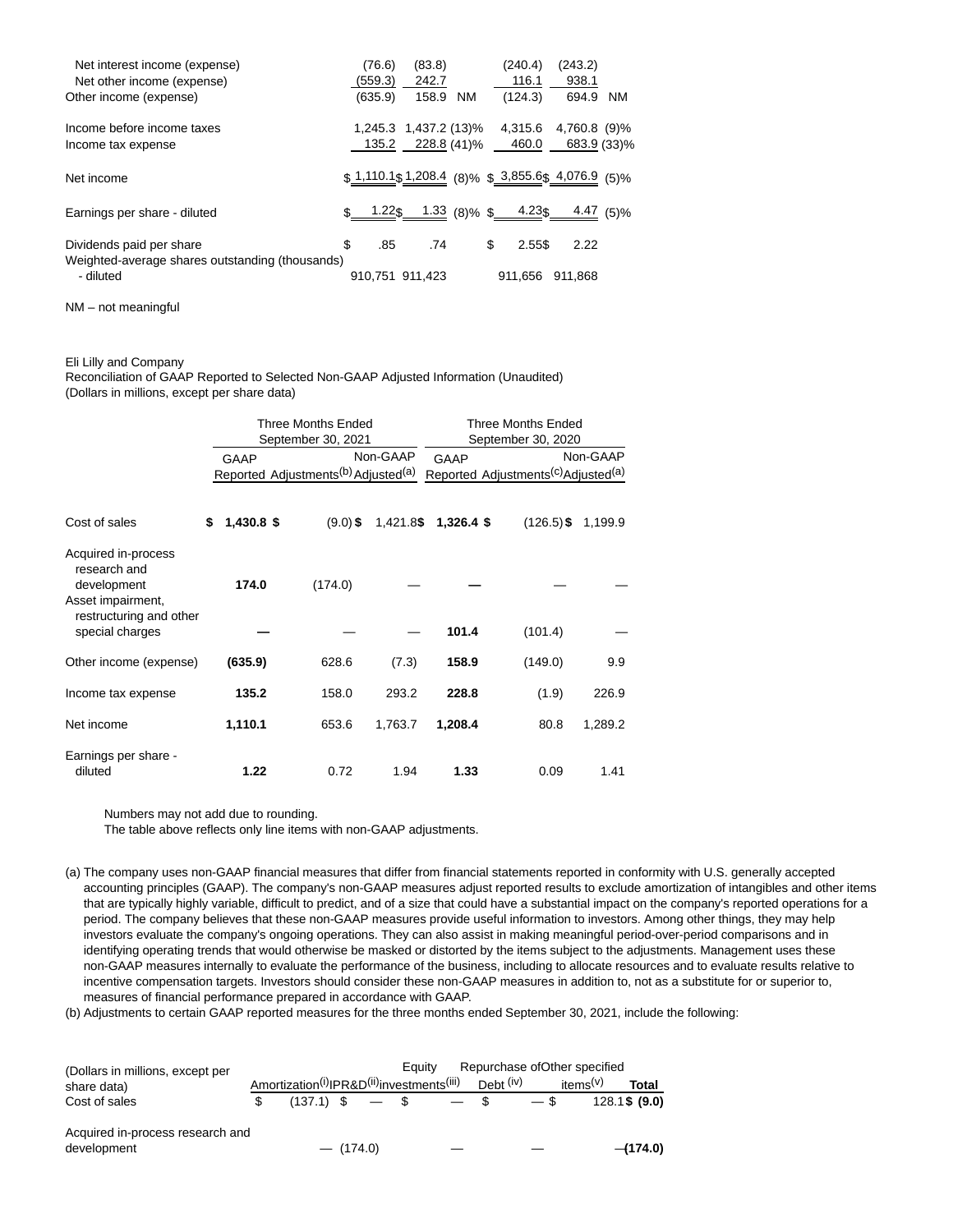| Other income (expense)       |       |       | 223.4 | 405.2 | $-628.6$        |
|------------------------------|-------|-------|-------|-------|-----------------|
| Income tax expense           | 28.8  | 24.5  | 46.5  | 85.1  | $(26.9)$ 158.0  |
| Net income                   | 108.3 | 149.5 | 176.9 | 320.1 | $(101.2)$ 653.6 |
| Earnings per share - diluted | 0.12  | 0.16  | 0.19  | 0.35  | (0.11)<br>0.72  |

Numbers may not add due to rounding.

The table above reflects only line items with non-GAAP adjustments.

- i. Exclude amortization of intangibles primarily associated with costs of marketed products acquired or licensed from third parties.
- ii. Exclude costs associated with upfront payments for acquired in-process research and development projects acquired in a transaction other than a business combination. These costs were related to business development transactions with Protomer Technologies Inc., Kumquat Biosciences Inc., Lycia Therapeutics, Inc., and ProQR Therapeutics N.V.
- iii. Exclude gains and losses on investments in equity securities.
- iv. Exclude charge related to the repurchase of higher-cost debt.
- v. Exclude partial reversal of COVID-19 antibodies inventory charge.

(c) Adjustments to certain GAAP reported measures for the three months ended September 30, 2020, include the following:

|                                                                                          |                                          |        |         | Other               |              |
|------------------------------------------------------------------------------------------|------------------------------------------|--------|---------|---------------------|--------------|
|                                                                                          |                                          | Equity |         | specified           |              |
| (Dollars in millions, except per share data) Amortization (i) investments(ii) items(iii) |                                          |        |         |                     | <b>Total</b> |
| Cost of sales                                                                            | \$<br>$(126.5)$ \$ $-$ \$ $-$ \$ (126.5) |        |         |                     |              |
| Asset impairment, restructuring and other<br>special charges                             |                                          |        |         | $-$ (101.4) (101.4) |              |
| Other income (expense)                                                                   |                                          |        | (149.0) |                     | $-$ (149.0)  |
| Income tax expense                                                                       | 26.3                                     |        | (31.3)  | 3.1                 | (1.9)        |
| Net income                                                                               | 100.2                                    |        | (117.7) | 98.3                | 80.8         |
| Earnings per share - diluted                                                             | 0.11                                     |        | (0.13)  | 0.11                | 0.09         |

Numbers may not add due to rounding.

The table above reflects only line items with non-GAAP adjustments.

- i. Exclude amortization of intangibles primarily associated with costs of marketed products acquired or licensed from third parties.
- ii. Exclude gains and losses on investments in equity securities.
- iii. Exclude primarily severance costs incurred related to restructuring.

## Eli Lilly and Company

Reconciliation of GAAP Reported to Selected Non-GAAP Adjusted Information (Unaudited) (Dollars in millions, except per share data)

|                                                                         |                    | Nine Months Ended<br>September 30, 2021                     |          | Nine Months Ended<br>September 30, 2020 |              |                                                                         |  |  |
|-------------------------------------------------------------------------|--------------------|-------------------------------------------------------------|----------|-----------------------------------------|--------------|-------------------------------------------------------------------------|--|--|
|                                                                         | GAAP               | Reported Adjustments <sup>(b)</sup> Adjusted <sup>(a)</sup> | Non-GAAP | GAAP                                    |              | Non-GAAP<br>Reported Adjustments <sup>(c)</sup> Adjusted <sup>(a)</sup> |  |  |
| Cost of sales                                                           | \$<br>$5.262.6$ \$ | $(771.4)$ \$                                                |          | 4,491.2\$ 3,763.5 \$                    | $(287.9)$ \$ | 3,475.6                                                                 |  |  |
| Acquired in-process<br>research and<br>development<br>Asset impairment, | 498.3              | (498.3)                                                     |          | 294.1                                   | (294.1)      |                                                                         |  |  |
| restructuring and other<br>special charges                              | 211.6              | (211.6)                                                     |          | 161.3                                   | (161.3)      |                                                                         |  |  |
| Other income (expense)                                                  | (124.3)            | 156.6                                                       | 32.3     | 694.9                                   | (814.7)      | (119.8)                                                                 |  |  |
| Income tax expense                                                      | 460.0              | 324.6                                                       | 784.6    | 683.9                                   | (77.8)       | 606.1                                                                   |  |  |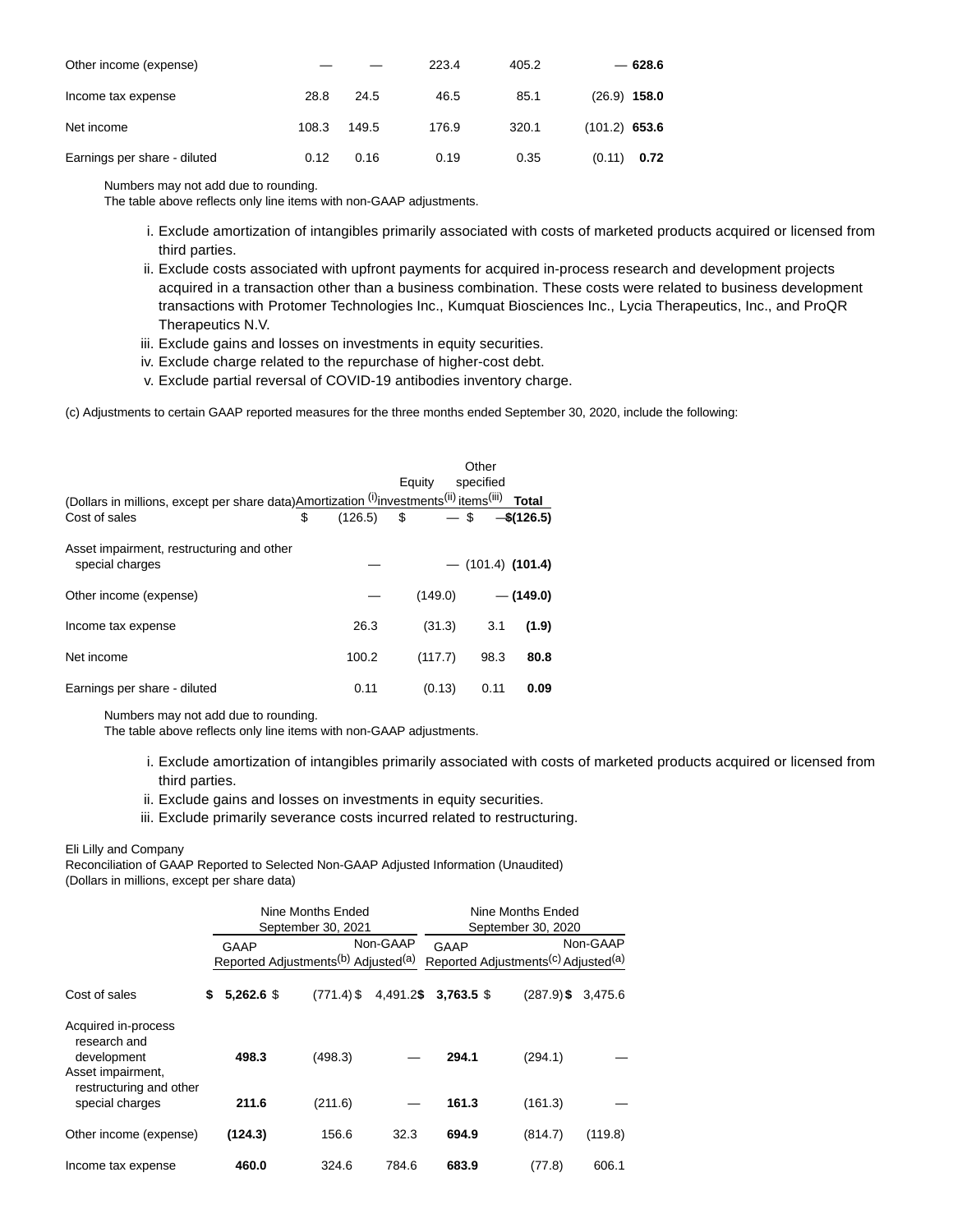| Net income                      | 3.855.6 | 1.313.3 | 5.168.9 | 4.076.9 | 6.4  | 4.083.3 |
|---------------------------------|---------|---------|---------|---------|------|---------|
| Earnings per share -<br>diluted | 4.23    | 1.44    | 5.67    | 4.47    | 0.01 | 4.48    |

Numbers may not add due to rounding.

The table above reflects only line items with non-GAAP adjustments.

(a) The company uses non-GAAP financial measures that differ from financial statements reported in conformity with U.S. generally accepted accounting principles (GAAP). The company's non-GAAP measures adjust reported results to exclude amortization of intangibles and other items that are typically highly variable, difficult to predict, and of a size that could have a substantial impact on the company's reported operations for a period. The company believes that these non-GAAP measures provide useful information to investors. Among other things, they may help investors evaluate the company's ongoing operations. They can also assist in making meaningful period-over-period comparisons and in identifying operating trends that would otherwise be masked or distorted by the items subject to the adjustments. Management uses these non-GAAP measures internally to evaluate the performance of the business, including to allocate resources and to evaluate results relative to incentive compensation targets. Investors should consider these non-GAAP measures in addition to, not as a substitute for or superior to, measures of financial performance prepared in accordance with GAAP.

(b) Adjustments to certain GAAP reported measures for the nine months ended September 30, 2021, include the following:

|                                                                         |                    |         |                                                                                |                         | Other                         |
|-------------------------------------------------------------------------|--------------------|---------|--------------------------------------------------------------------------------|-------------------------|-------------------------------|
| (Dollars in millions,                                                   |                    |         | Equity                                                                         | Repurchase of specified |                               |
| except per share data)                                                  |                    |         | Amortization <sup>(i)</sup> IPR&D <sup>(ii)</sup> investments <sup>(iii)</sup> | Debt <sup>(iv)</sup>    | items <sup>(v)</sup><br>Total |
| Cost of sales                                                           | \$<br>$(395.0)$ \$ |         | \$                                                                             | \$                      | $-\$$ (376.4) $\$(771.4)$     |
| Acquired in-process<br>research and<br>development<br>Asset impairment, |                    | (498.3) |                                                                                |                         | $-$ (498.3)                   |
| restructuring and other<br>special charges                              |                    |         |                                                                                |                         | $(211.6)$ $(211.6)$           |
| Other income (expense)                                                  |                    |         | (248.5)                                                                        | 405.2                   | 156.6                         |
| Income tax expense                                                      | 81.8               | 92.6    | (48.9)                                                                         | 85.1                    | 324.6<br>114.0                |
| Net income                                                              | 313.2              | 405.7   | (199.6)                                                                        | 320.1                   | 474.0 1,313.3                 |
| Earnings per share -<br>diluted                                         | 0.34               | 0.45    | (0.22)                                                                         | 0.35                    | 0.52<br>1.44                  |

Numbers may not add due to rounding.

The table above reflects only line items with non-GAAP adjustments.

- i. Exclude amortization of intangibles primarily associated with costs of marketed products acquired or licensed from third parties.
- ii. Exclude costs associated with upfront payments for acquired in-process research and development projects acquired in a transaction other than a business combination. These costs were related to business development transactions with Rigel Pharmaceuticals, Inc., Precision Biosciences, Inc., Protomer Technologies Inc., Kumquat Biosciences Inc., Merus N.V., Lycia Therapeutics, Inc., ProQR Therapeutics N.V, MiNA Therapeutics Limited and Asahi Kasei Pharma Corporation.
- iii. Exclude gains and losses on investments in equity securities.
- iv. Excludes charge related to the repurchase of higher-cost debt.
- Excludes primarily the net inventory charge related to COVID-19 antibodies, an intangible asset impairment v. resulting from the sale of the rights to QBREXZA, and acquisition and integration costs recognized as part of the closing of the acquisition of Prevail Therapeutics Inc.

(c) Adjustments to certain GAAP reported measures for the nine months ended September 30, 2020, include the following:

| (Dollars in millions, except per share |    |                                                                                |  | Eauity      |  | Other specified |                       |                     |
|----------------------------------------|----|--------------------------------------------------------------------------------|--|-------------|--|-----------------|-----------------------|---------------------|
| data)                                  |    | Amortization <sup>(i)</sup> IPR&D <sup>(ii)</sup> investments <sup>(iii)</sup> |  |             |  |                 | items <sup>(iv)</sup> | Total               |
| Cost of sales                          | ß. | $(283.7)$ \$                                                                   |  | $-$ \$      |  | $-$ \$          |                       | $(4.2)$ \$(287.9)   |
| Acquired in-process research and       |    |                                                                                |  |             |  |                 |                       |                     |
| development                            |    |                                                                                |  | $-$ (294.1) |  |                 |                       | $-$ (294.1)         |
| Asset impairment, restructuring and    |    |                                                                                |  |             |  |                 |                       |                     |
| other special charges                  |    |                                                                                |  |             |  |                 |                       | $(161.3)$ $(161.3)$ |